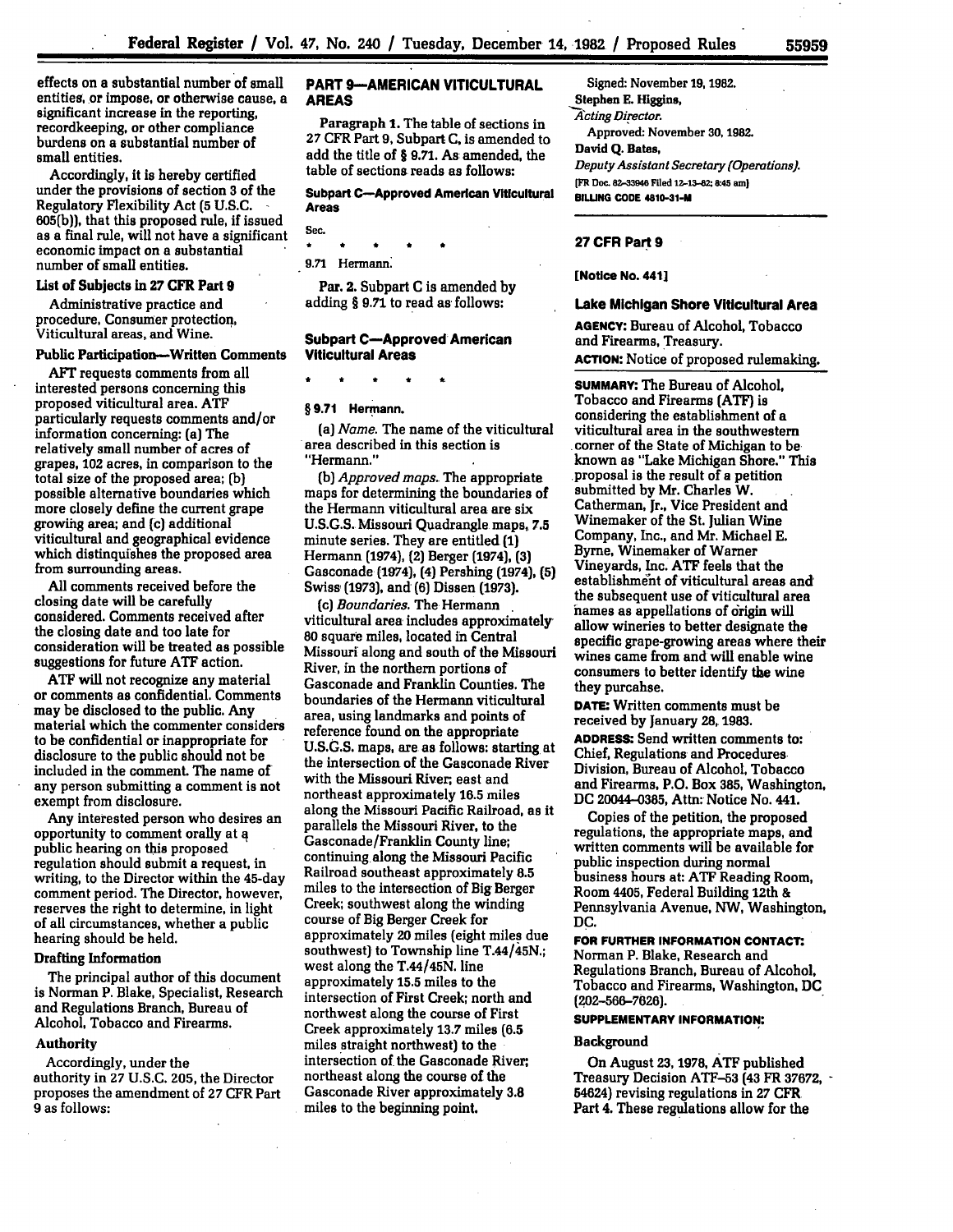establishment of definite viticultural areas. The regulations also allow the name of an approved viticultural area to be used as an appellation of origin on wine labels and in wine advertisements.

On October **2, 1979, ATF** published Treasury Decision ATF-60 (44 FR **56692)** which added a new Part 9 to 27 CFR for<br>the listing of approved viticultural areas.

Sections 4.15a(e)(1)(i) and 9.11, Title **27** CFR defines an American viticultural area as a delimited grape-growing region distinguishable **by** geographical features. Section  $4.25a(e)(2)$ , outlines the procedures for proposing an American viticultural area. Any interested person may petition AFT to establish a grapegrowing region as a viticultural area. **Thy** petition should include:

(a] Evidence that the name of the proposed viticultural area is locally and/or nationally known as referring to the area specified in the petition;

**(b)** Historical or current evidence that the boundaries of the viticultural area are as specified in the application;

(c) Evidence relating to the geographical characteristics (climate, soil, elevation, physical features, etc.), which distinguish the viticultural features of the proposed area from surrounding areas;

**(d) A** description of the specific boundaries of the viticultural area, based **on** features which can be found on United States Geological Survey **(U.S.G.S.)** maps of the largest applicable scale; and

(e) **A** copy of the appropriate **U.S.G.S.** maps with the boundaries prominently marked.

#### **Petition**

**ATF** has received a petition to establish a viticultural area in the southwestern corner of the State of Michigan to be known as "Lake Michigan Shore." The petition was submitted **by** Mr. Charles W. Catherman, Jr., and Mr. Michael **E.** Byrne, of St. Julian Wine Company, Inc., end Warner Vineyards, Inc., respectively. The proposed area totally encompasses the counties of Berrien and Van Buren in addition to portions of Allegan, Kalamazoo and Cass. The western boundary of the proposed area, the eastern shore of Lake Michigan, is the feature which is the basis for the distinct climate and the proposed name, "Lake Michigan Shore." This area includes nine commercial wineries, approximately **930** grape-growers, and 14,472 acres of grapes.

Commercial grape-growing, within the State of Michigan, first began in **1867** in Van Buren County. The majority of grapes grown in Michigan are Concord grapes which are used in the production

of grape juice and **jelly.** Approximately 20 percent of the State's grapes are used in wine and account for **3,330** tons of grapes. The wine grapes grown in the proposed viticultural area comprise 14 varieties of American, French hybird, and vinifera grapes. The counties of Berrien and Van Buren account for **83** percent of the State's grape production, with the three remaining counties in the proposed area comprising an additional 14 percent. The remaining three percent of the State's grape production primarily comes from the previously approved Leelanau Peninsula viticultural area [47 FR **13328,** T.D. **ATF-99],** 200 miles north along the Lake Michigan shore. The previously approved Fennville viticultural area [46 FR 46318, T.D. **ATF-91]** is within the northwest corner of the proposed Lake Michigan Shore viticultural area.

### Evidence Relating to the Name

The petitionefs claim that the proposed viticultural area has specifically been known **by** two names, "Fruitbelt" and "Lake Michigan Shore," while also being generally referred to as "Southwestern Michigan" or "Western Counties." Several State and national books on wine and grapes refer to this area generally as, the area behind the sand dunes on the Lake Michigan shore. The proposed name, "Lake Michigan Shore," refers to a narrow belt of land along the eastern shore of Lake Michigan approximately **60** miles long and **35** miles wide (approximately 2,000 square miles). Grape-growing in this area has an established history dating back **116** years.

# Boundaries and Geographical Evidence

The petition contained substantial geographic and climatic information which distinguish the proposed viticultural boundaries from surrounding areas, based **on** the fact that:

(a) The entire area receives the tempering "lake effect" of Lake Michigan. This lake effect moderates the winter and summer temperature extremes, and delays budding of the vines beyond the late spring frosts. The lake effect also causes generally uniform climatic conditions, since large bodies of water retain heat and cold and react slower to temperature fluctuations. The number of frost-free growing days in this area ranges from **155** to **175** days, normally during the period of May **10** through October **13.** Immediately to the north and west (the cities of Holland and Jackson, respectively] the dates for last spring and first fall frosts (frost-free growing season) are May **25** through September 24. To the immediate south (South Bend, Indiana) the frost-free

growing season is May **30** through September **30.** Further, the South Bend ares has consistent January mean minimum temperatures of 2-4 degrees F. lower than the proposed area. The significance of the lake effect bears out the 116 years history of grape-growing in the area and the fact that **97** percent of the State's grapes are grown in the proposed area.

**(b)** The composition of the soils within the proposed area are not a definitive distinguishing factor, however, the topography of the area does distinguish the area because it is of "glacial moraine" construction, as opposed to "till plain" construction for the surrounding areas. Glacial moraines are more conducive to grape-growing because of the creation of needed air drainage, whereas till plains flatten out and are unsuitable to grape-growing.

**(c)** The western boundary, the eastern shore of Lake Michigan, is a natural boundary from which the area draws its name and receives the necessary lake effect which moderates the climate. The northern, eastern, and southern boundaries generally identify the extent to which the glacial moraine soil construction changes to till plain.

This proposed viticultural area encompasses a large area with generally uniform geographic and climatic features, as opposed to small microviticultural areas which exhibit very definitive geographic and climatic features such as the "Fennville" viticultural area which is located within this area in the northwest corner.

The exact boundaries of the proposed viticultural area are discussed in the regulations portion of this document.

### Compliance With Executive Order **12291**

In compliance with Executive Order **12291, ATF** has determined that this proposal is not a "major rule"since it will not result in-

(a) An annual effect on the economy of **\$100** million or more;

**(b) A** major increase in costs or prices for consumers, individual industries, Federal, State, or local government agencies, or geographical regions; or

**(c)** Significant adverse effects on competition, employment, investments, productivity, or **on** the ability of United States-based enterprises to compete with foreign-based enterprises in domestic or export markets.

#### Regulatory Flexibility Act

 $\ddot{\phantom{0}}$ 

The provisions of the Regulatory Flexibility Act relating to an initial regulatory flexibility analysis **(5 U.S.C. 603)** is not applicable to this proposal because this proposed rule, if issued as

 $\overline{1}$